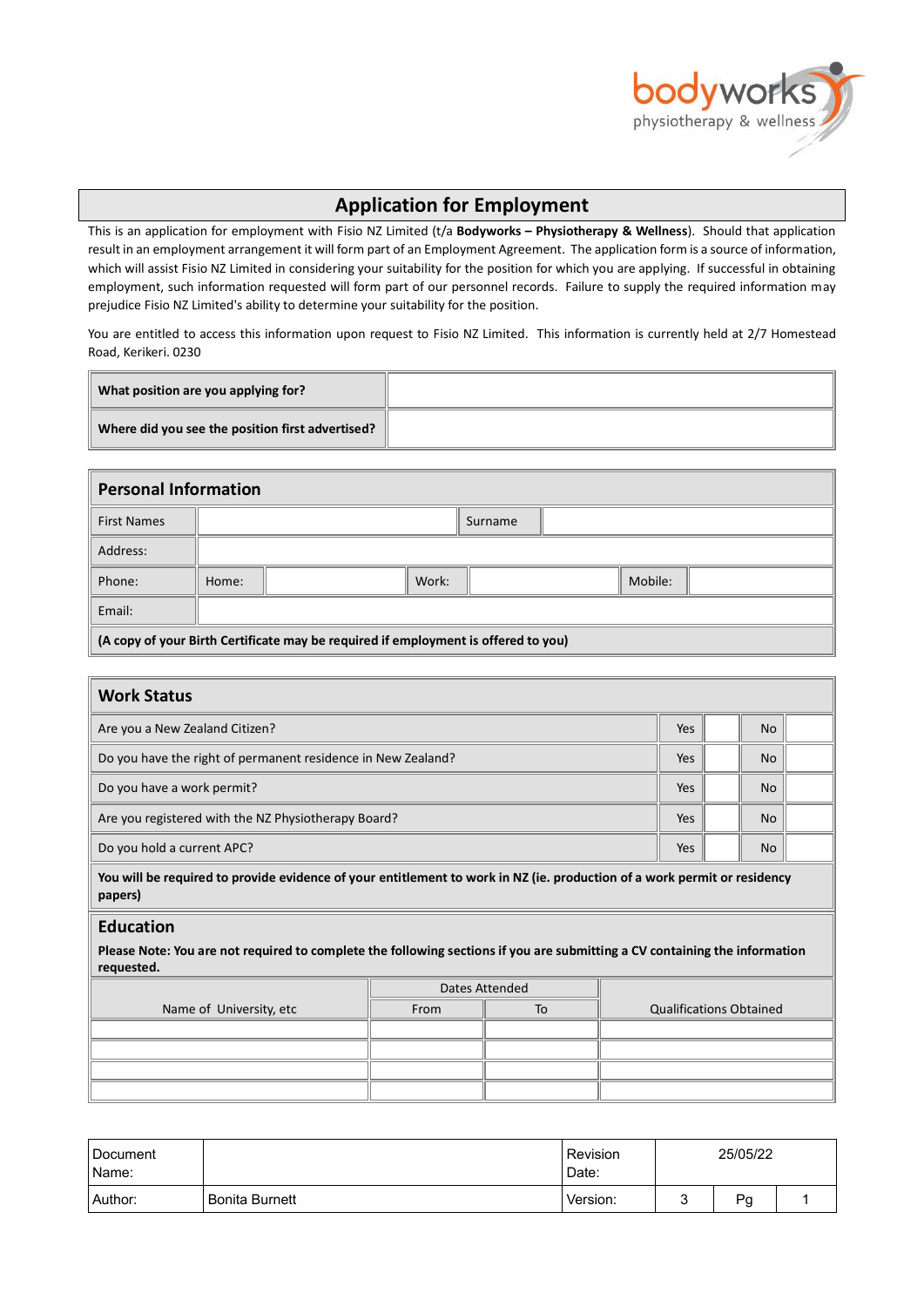## **Education**

**Please Note: You are not required to complete the following sections if you are submitting a CV containing the information requested.**

## **Post-Graduate Qualifications and Experience**

**Please Note: You are not required to complete the following sections if you are submitting a CV containing the information requested.**

| Do you have any post-graduate qualifications relevant to the position for which you are applying? |                                                                                                                                                                                                                               |       |                                                                                                                         |                   |                           |          |    | No            |                |  |
|---------------------------------------------------------------------------------------------------|-------------------------------------------------------------------------------------------------------------------------------------------------------------------------------------------------------------------------------|-------|-------------------------------------------------------------------------------------------------------------------------|-------------------|---------------------------|----------|----|---------------|----------------|--|
|                                                                                                   |                                                                                                                                                                                                                               |       | <b>Qualifications Obtained</b>                                                                                          |                   |                           |          |    | Date Obtained |                |  |
|                                                                                                   |                                                                                                                                                                                                                               |       |                                                                                                                         |                   |                           |          |    |               |                |  |
|                                                                                                   |                                                                                                                                                                                                                               |       |                                                                                                                         |                   |                           |          |    |               |                |  |
|                                                                                                   |                                                                                                                                                                                                                               |       |                                                                                                                         |                   |                           |          |    |               |                |  |
| applying                                                                                          |                                                                                                                                                                                                                               |       | Please describe any knowledge/skills and experience you possess which may be relevant to the position for which you are |                   |                           |          |    |               |                |  |
| If so, give details                                                                               |                                                                                                                                                                                                                               |       |                                                                                                                         |                   |                           |          |    |               |                |  |
|                                                                                                   |                                                                                                                                                                                                                               |       |                                                                                                                         |                   |                           |          |    |               |                |  |
|                                                                                                   |                                                                                                                                                                                                                               |       |                                                                                                                         |                   |                           |          |    |               |                |  |
|                                                                                                   | <b>Employment Record</b>                                                                                                                                                                                                      |       |                                                                                                                         |                   |                           |          |    |               |                |  |
|                                                                                                   | List your current or most recent employer first. Include periods of employment, travel and full-time study. (For further<br>employment records, please continue on a separate sheet.) Details may be shown on an attached CV. |       |                                                                                                                         |                   |                           |          |    |               |                |  |
| Current/Past Employer                                                                             |                                                                                                                                                                                                                               |       |                                                                                                                         |                   |                           |          |    |               |                |  |
| Period Employed:                                                                                  |                                                                                                                                                                                                                               | From: |                                                                                                                         | To:               |                           |          |    |               |                |  |
| Position:                                                                                         |                                                                                                                                                                                                                               |       |                                                                                                                         |                   |                           |          |    |               |                |  |
| Reporting to:                                                                                     |                                                                                                                                                                                                                               |       |                                                                                                                         |                   |                           |          |    |               |                |  |
| Responsible for                                                                                   |                                                                                                                                                                                                                               |       |                                                                                                                         |                   |                           |          |    |               |                |  |
| Reason for Leaving:                                                                               |                                                                                                                                                                                                                               |       |                                                                                                                         |                   |                           |          |    |               |                |  |
| Current/Past Employer                                                                             |                                                                                                                                                                                                                               |       |                                                                                                                         |                   |                           |          |    |               |                |  |
| Period Employed:                                                                                  |                                                                                                                                                                                                                               | From: |                                                                                                                         | To:               |                           |          |    |               |                |  |
| Position:                                                                                         |                                                                                                                                                                                                                               |       |                                                                                                                         |                   |                           |          |    |               |                |  |
| Reporting to:                                                                                     |                                                                                                                                                                                                                               |       |                                                                                                                         |                   |                           |          |    |               |                |  |
| Responsible for                                                                                   |                                                                                                                                                                                                                               |       |                                                                                                                         |                   |                           |          |    |               |                |  |
| Reason for Leaving:                                                                               |                                                                                                                                                                                                                               |       |                                                                                                                         |                   |                           |          |    |               |                |  |
|                                                                                                   |                                                                                                                                                                                                                               |       |                                                                                                                         |                   |                           |          |    |               |                |  |
| Current/Past Employer                                                                             |                                                                                                                                                                                                                               |       |                                                                                                                         |                   |                           |          |    |               |                |  |
| Document<br>Name:                                                                                 |                                                                                                                                                                                                                               |       |                                                                                                                         | Revision<br>Date: |                           | 25/05/22 |    |               |                |  |
| Author:                                                                                           | <b>Bonita Burnett</b>                                                                                                                                                                                                         |       |                                                                                                                         | Version:          | $\ensuremath{\mathsf{3}}$ |          | Pg |               | $\overline{2}$ |  |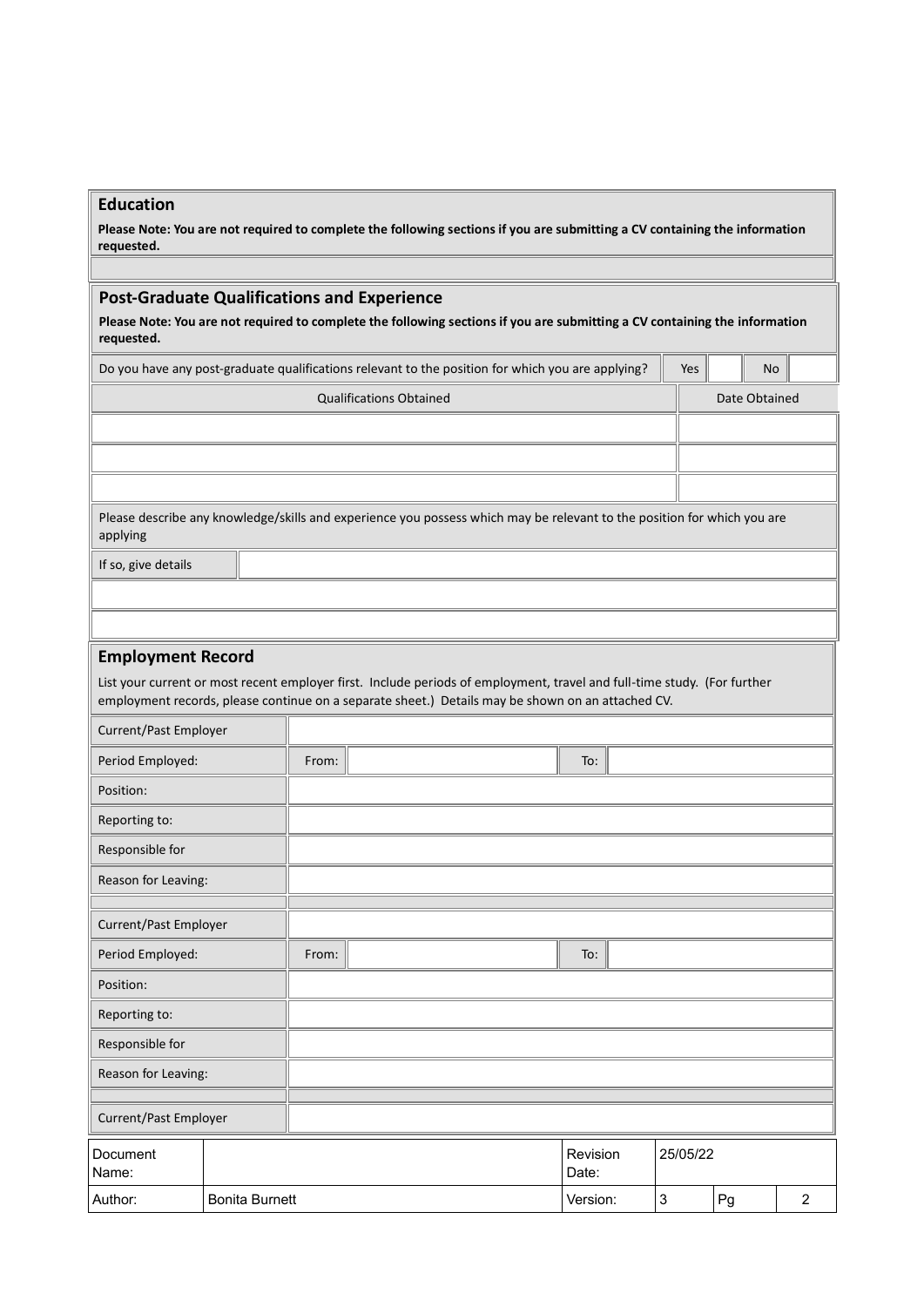| Period Employed:    | From:<br>To: |
|---------------------|--------------|
| Position:           |              |
| Reporting to:       |              |
| Responsible for:    |              |
| Reason for Leaving: |              |

| Document<br>Name: |                | 25/05/22<br>Revision<br>Date: |   |    |  |
|-------------------|----------------|-------------------------------|---|----|--|
| Author:           | Bonita Burnett | Version:                      | J | Pg |  |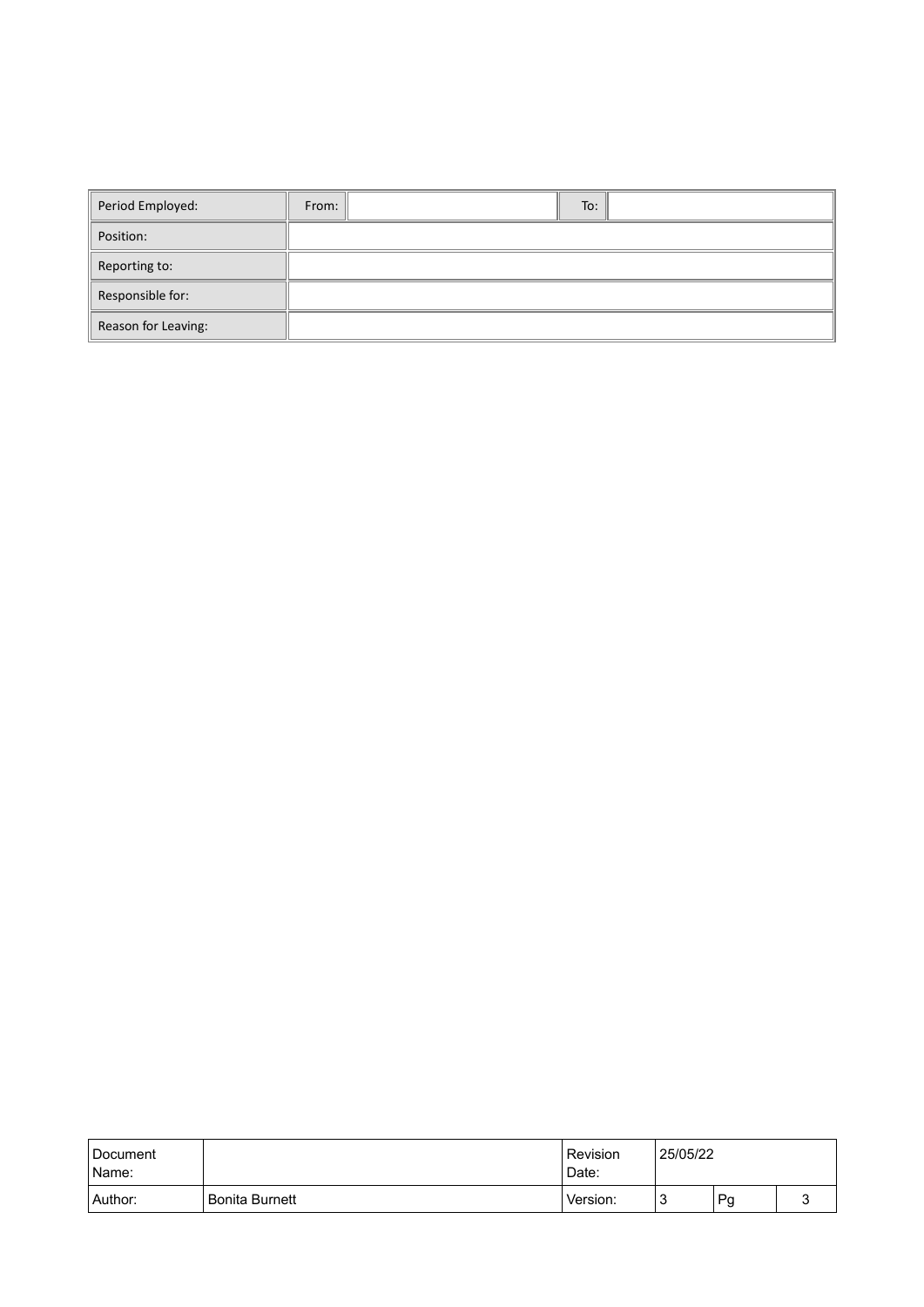| <b>Referees</b>               | You are required to provide at least two referees, preferably from your most recent employment.                                                                                                                                                                                                                                                                                                                                                          |  |       |                                          |          |                     |           |   |  |
|-------------------------------|----------------------------------------------------------------------------------------------------------------------------------------------------------------------------------------------------------------------------------------------------------------------------------------------------------------------------------------------------------------------------------------------------------------------------------------------------------|--|-------|------------------------------------------|----------|---------------------|-----------|---|--|
|                               | Name of Person to Contact                                                                                                                                                                                                                                                                                                                                                                                                                                |  |       | Relationship to you (Employer/Colleague) |          | <b>Phone Number</b> |           |   |  |
|                               |                                                                                                                                                                                                                                                                                                                                                                                                                                                          |  |       |                                          |          |                     |           |   |  |
|                               |                                                                                                                                                                                                                                                                                                                                                                                                                                                          |  |       |                                          |          |                     |           |   |  |
|                               |                                                                                                                                                                                                                                                                                                                                                                                                                                                          |  |       |                                          |          |                     |           |   |  |
|                               |                                                                                                                                                                                                                                                                                                                                                                                                                                                          |  |       |                                          |          |                     |           |   |  |
|                               | I consent to Fisio NZ Limited seeking verbal or written information about me from representatives of my previous employers<br>and/or referees and authorise the information sought to be released for the purposes of ascertaining my suitability for the<br>position I am applying for. I understand that the information received by Fisio NZ Limited is supplied in confidence as evaluative<br>information, and as such will not be disclosed to me. |  |       |                                          |          |                     |           |   |  |
| Signature                     |                                                                                                                                                                                                                                                                                                                                                                                                                                                          |  | Date: |                                          |          |                     |           |   |  |
|                               | <b>Personal Interests/Hobbies</b>                                                                                                                                                                                                                                                                                                                                                                                                                        |  |       |                                          |          |                     |           |   |  |
|                               |                                                                                                                                                                                                                                                                                                                                                                                                                                                          |  |       |                                          |          |                     |           |   |  |
| <b>Health Issues</b>          |                                                                                                                                                                                                                                                                                                                                                                                                                                                          |  |       |                                          |          |                     |           |   |  |
| Limited.                      | If necessary you may be required to undergo a pre-employment medical check, the costs of which will be met by Fisio NZ                                                                                                                                                                                                                                                                                                                                   |  |       |                                          |          |                     |           |   |  |
|                               | Do you have any known health condition of any kind, which may affect your ability to effectively<br>carry out the functions and responsibilities of the position applied for?                                                                                                                                                                                                                                                                            |  |       |                                          | Yes      |                     | No        |   |  |
| If Yes, give details          |                                                                                                                                                                                                                                                                                                                                                                                                                                                          |  |       |                                          |          |                     |           |   |  |
|                               | Have you suffered any injury or illness that may affect your ability to effectively carry out the<br>physical requirements, functions and responsibilities of the position applied for (eg, a previous<br>back injury, carpel Tunnel, Tennis Elbow or other repetitive strain injury)?                                                                                                                                                                   |  |       |                                          | Yes      |                     | <b>No</b> |   |  |
| If Yes, give details          |                                                                                                                                                                                                                                                                                                                                                                                                                                                          |  |       |                                          |          |                     |           |   |  |
| applied for?                  | Are you on any medication which may affect your performance in the position that you have                                                                                                                                                                                                                                                                                                                                                                |  |       |                                          | Yes      |                     | No        |   |  |
| If Yes, give details          |                                                                                                                                                                                                                                                                                                                                                                                                                                                          |  |       |                                          |          |                     |           |   |  |
| General                       |                                                                                                                                                                                                                                                                                                                                                                                                                                                          |  |       |                                          |          |                     |           |   |  |
|                               | Have you had any criminal convictions within the last five years?                                                                                                                                                                                                                                                                                                                                                                                        |  |       |                                          | Yes      |                     | <b>No</b> |   |  |
| If Yes, give details          |                                                                                                                                                                                                                                                                                                                                                                                                                                                          |  |       |                                          |          |                     |           |   |  |
|                               | Are you currently awaiting the hearing of any criminal charges?                                                                                                                                                                                                                                                                                                                                                                                          |  |       |                                          | Yes      |                     | No        |   |  |
| <b>Additional Information</b> |                                                                                                                                                                                                                                                                                                                                                                                                                                                          |  |       |                                          |          |                     |           |   |  |
|                               | If this application is unsuccessful, do you consent to having your details held on file for a period<br>of 6 months to be assessed for suitability of other vacancies that may arise if appropriate?                                                                                                                                                                                                                                                     |  |       |                                          | Yes      |                     | No        |   |  |
|                               | If your application is successful, when could you start work?                                                                                                                                                                                                                                                                                                                                                                                            |  |       |                                          |          |                     |           |   |  |
| Document<br>Name:             |                                                                                                                                                                                                                                                                                                                                                                                                                                                          |  |       | Revision<br>Date:                        | 25/05/22 |                     |           |   |  |
| Author:                       | <b>Bonita Burnett</b>                                                                                                                                                                                                                                                                                                                                                                                                                                    |  |       | Version:                                 | 3        | Pg                  |           | 4 |  |